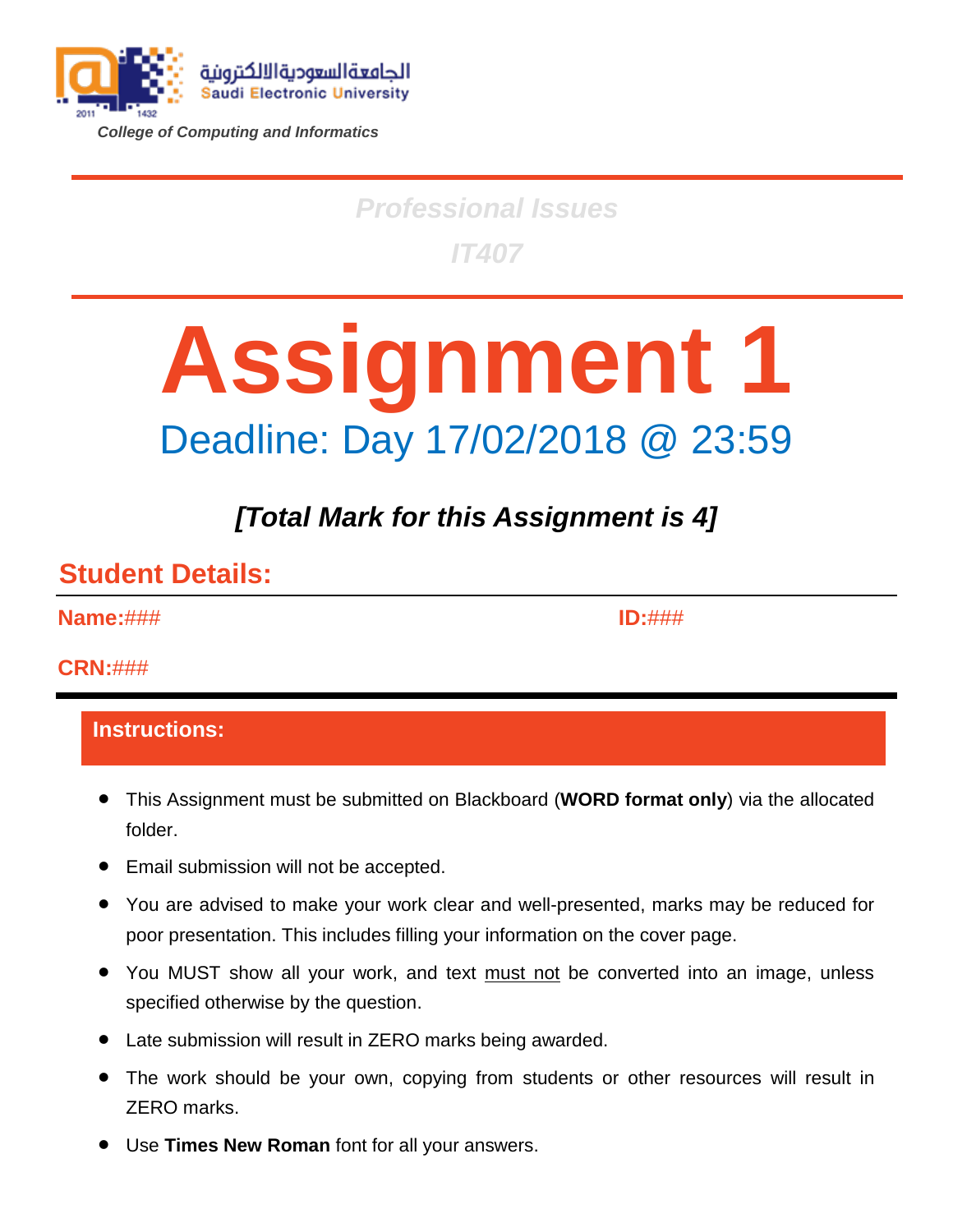*Learning Outcome(s):*

*LO1:* Recognize the responsibilities and duties of a computer professional.

*LO3: Participate in well-reasoned discussions of social and ethical issues in computing as a computer professional.*

### **Question One**

*1 Mark*

*Evaluate the following scenario from the perspective of ethical egoism theory?*

An (absent minded) work colleague goes on holiday without sharing an important group report, which needs to be submitted next week. The latest version is stored on the colleague's personal cloudbox account. Cloudbox is a cloud based storage system, which uses passwords to control access.

Since Cloudbox is beyond the reach of your IT department, you suspect that there is nothing you can do. However, another colleague knows that the absent colleague always uses their children's birthdays as passwords and all the children have FriendFace accounts. It seems likely that you should be able to get the group report after all as long as the children haven't restricted access to their FriendFace pages.

#### Answer:

As per the theory of ethical egoism:

"Each person should focus exclusively on his or her self-interest. Morally right action is the action that provides self with maximum long-term benefit".

In the given scenario, since another colleague used the publically available information from FriendFace. He used the information willingly provided by his/her colleague (that he uses his children's birthdays as password) to get the maximum benefit for organization so the action is considered right.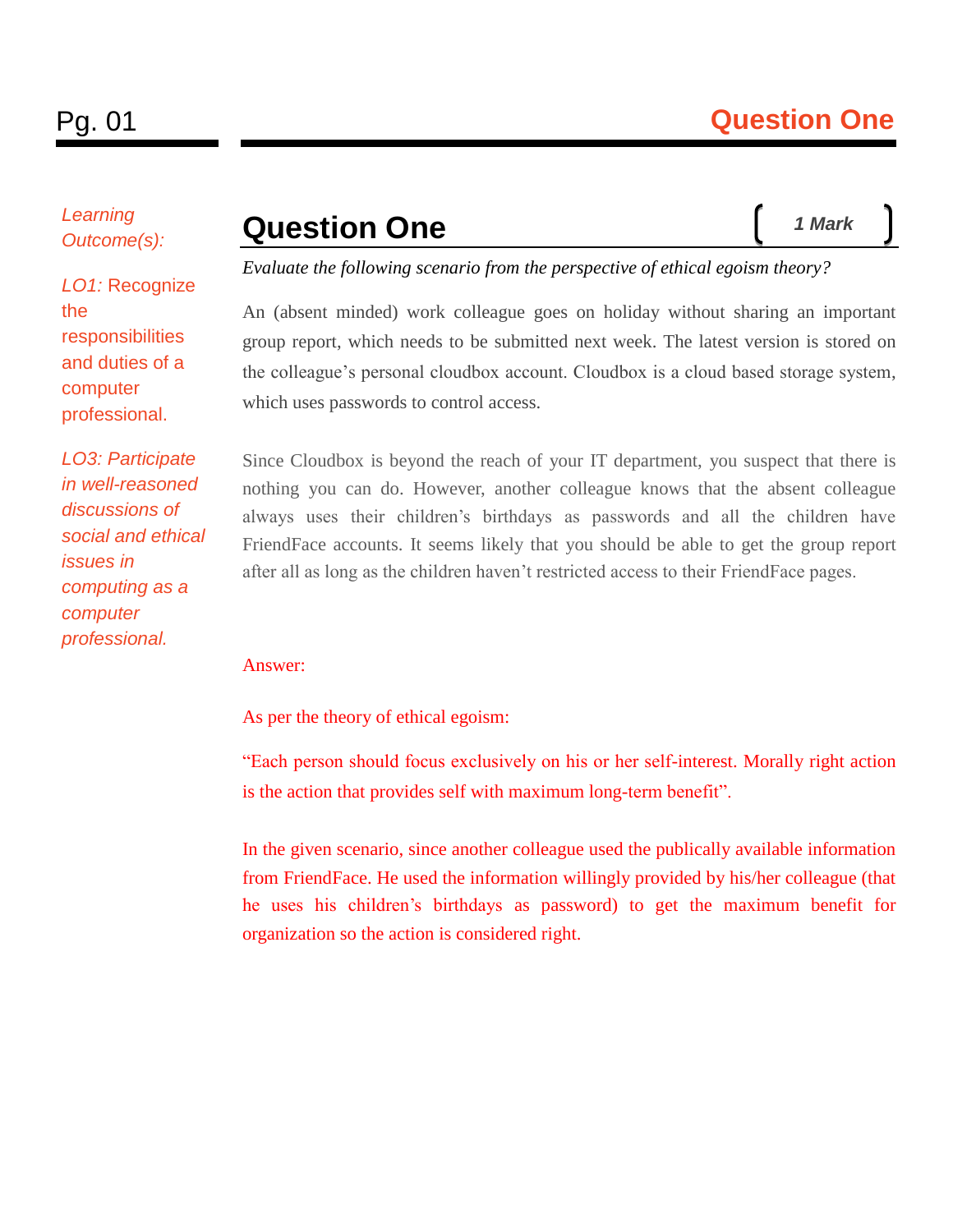*Learning Outcome(s):*

### Pg. 02 **Question Two**

# *1 Mark*

### **Question Two**

*LO2: Interpret the code of ethics in computing so that they are able to use them in their professional careers including during the process of decision making.*

Summarize the different forms of direct censorship. Give brief explanation as well.

#### Answer:

There are three kinds of direct censorship.

Government monopolization

This form of censorship is mandated by the government in order to control the flow of information that is published in the internet.

#### Prepublication review

This type of censorship is also mandated by government in order for them to hide the materials that they want to keep secret. This kind of censorship is regulated in order to harm the national security.

#### Licensing and registration

This type of censorship is regulated in order to control the media. This is possible by means of putting a limitation in the bandwidth of electromagnetic spectrum.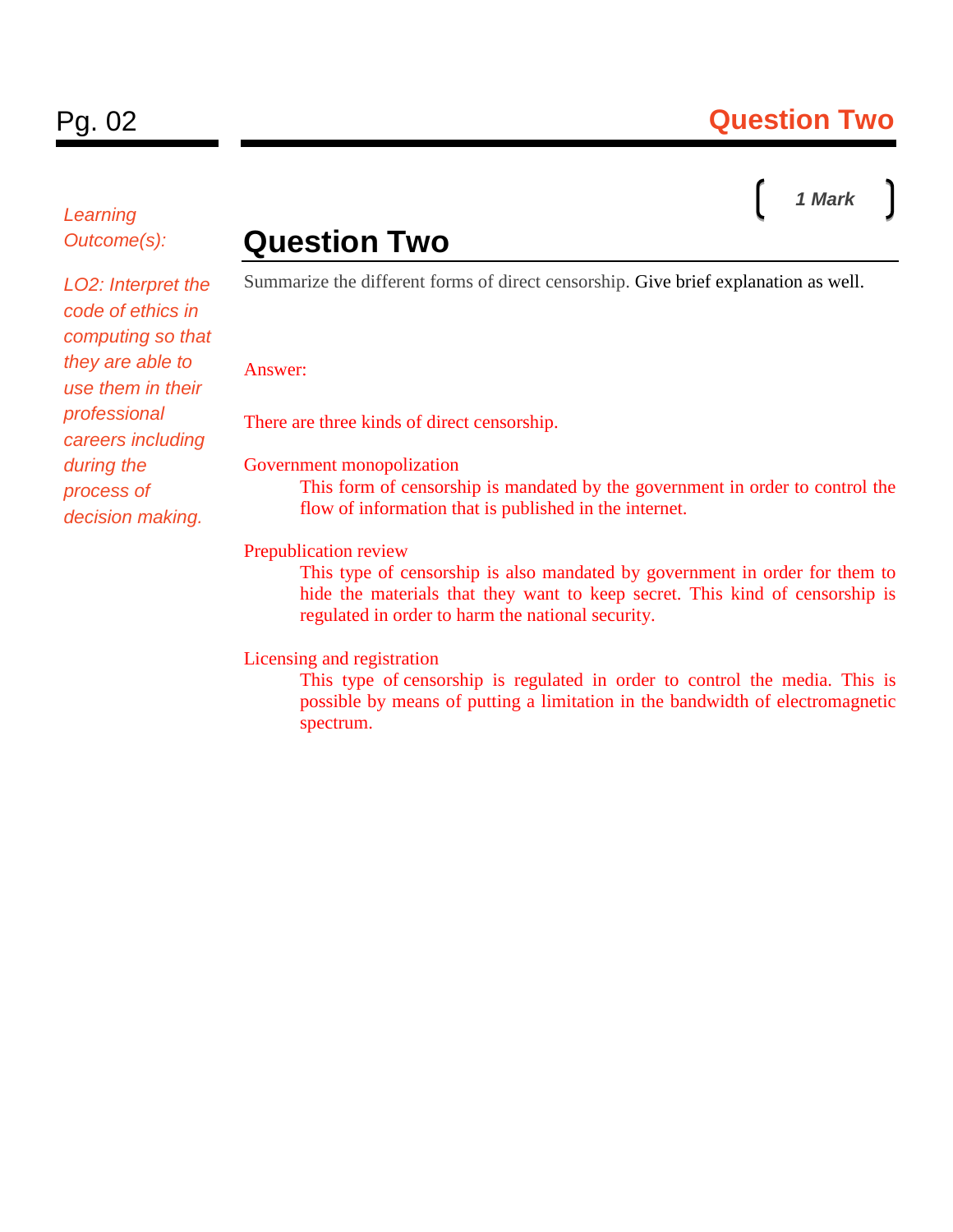### *1 Mark*

### *Learning Outcome(s):*

*LO2: Interpret the code of ethics in computing so that they are able to use them in their professional careers including during the process of decision making.*

### **Question Three**

What is the difference principle? Also, state the purpose of this principle.

#### Answer:

The difference principle states that social and economic inequalities must be justified and the only way to justify a social or economic inequality is to show that its overall effect is to provide the most benefit to the least advantaged.

The purpose of this principle is to help maintain a society composed of free and equal citizens.

For example if some people have more wealth in capitalism it must be shown that poor people are still better under capitalism than under alternative economic systems.